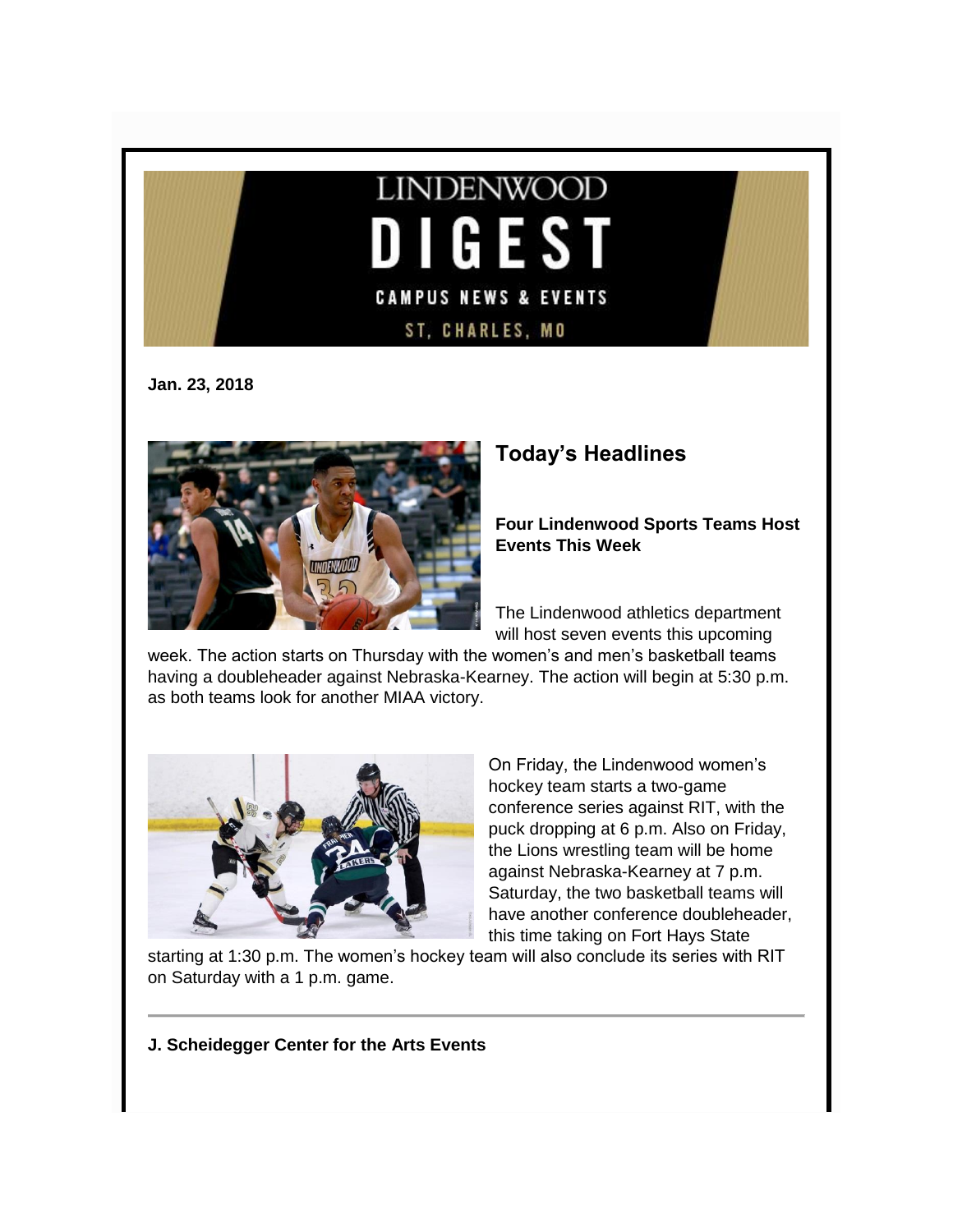

### **Boyle Art Gallery**

Connections: Suzanne Marshall and David Yates

Through Feb. 18, 2018

#### **Dance**

[Winter Dance Concert](http://www.lindenwood.edu/j-scheidegger-center-for-the-arts/upcoming-events/dance/winter-dance-concert/)

February 22-24, 2018 7:30 p.m. Emerson Black Box

#### **Music**

#### **[Spring Music Series](http://www.lindenwood.edu/j-scheidegger-center-for-the-arts/upcoming-events/music/)**

Jazz Concert Feb. 27, 2018 7:30 p.m. The Lindenwood Theater Band Concert Feb. 28, 2018 7:30 p.m. The Lindenwood Theater Choir Concert March 3, 2018 7:30 p.m. The Lindenwood Theater Orchestra Concert March 6, 2018 7:30 p.m. The Lindenwood Theater

#### **Theater**

#### [The Cripple of Inishmaan](http://www.lindenwood.edu/j-scheidegger-center-for-the-arts/upcoming-events/university-theater/the-cripple-of-inishmaan-feb-13-17/)

Feb. 13-16, 2018 7:30 p.m. Emerson Black Box Feb. 17, 2018 2 p.m. Emerson Black Box

#### **Professional Shows**

[Wynonna and The Big Noise](http://www.lindenwood.edu/j-scheidegger-center-for-the-arts/upcoming-events/main-stage-season/wynonna-january-27/) Jan. 27, 2017 8 p.m. The Lindenwood Theater

[Broadway Live](http://www.lindenwood.edu/j-scheidegger-center-for-the-arts/upcoming-events/main-stage-season/broadway-live-februray-24/) Feb. 24, 2018 8 p.m. The Lindenwood Theater

*Entrepreneurial Mindset Event* **featuring Professor David Yeung Feb. 2**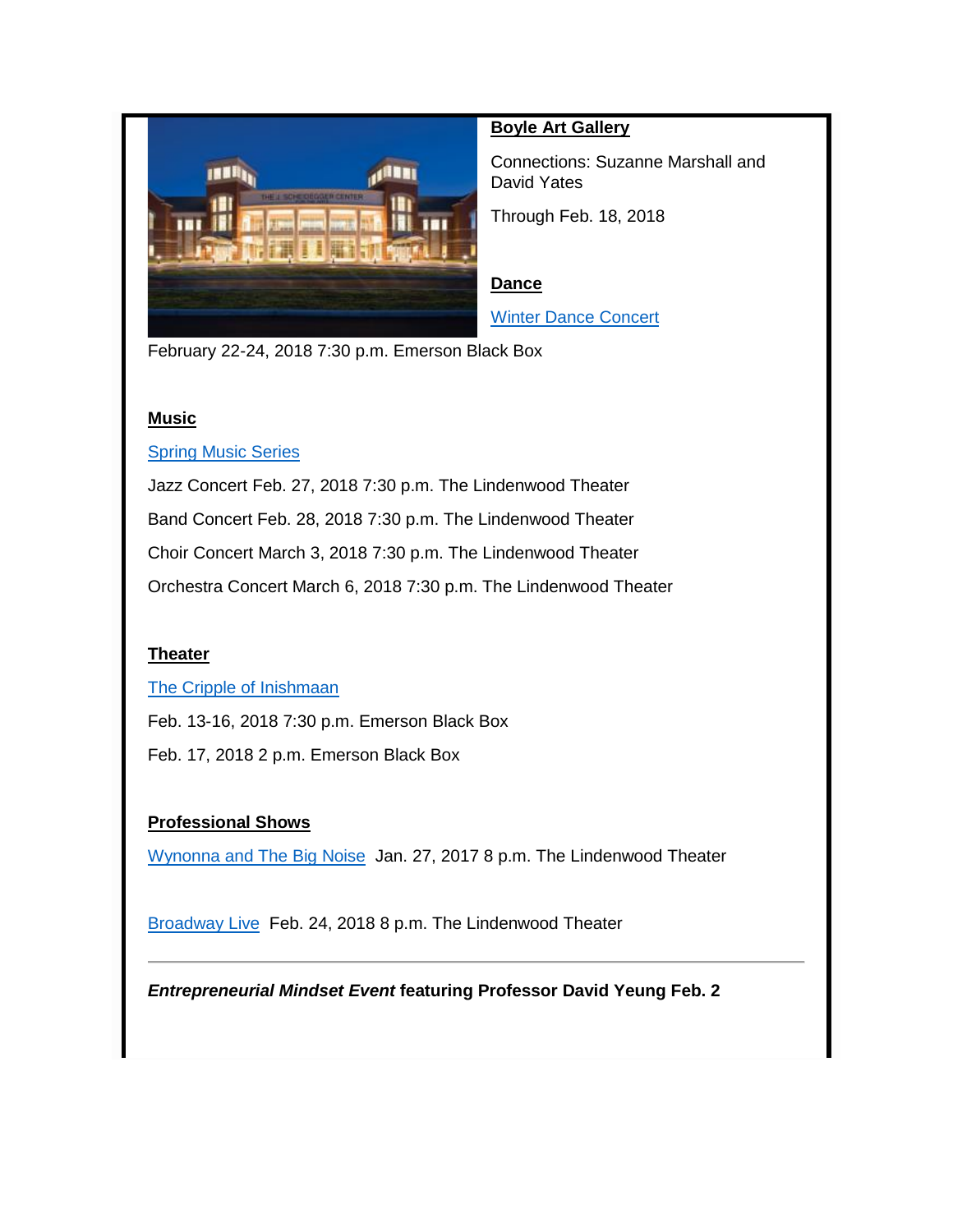

Professor David Yeung, from the China Central Academy of Fine Arts, Beijing will present *"How to Approach Life and Business with an Entrepreneurial Mindset and Spirit"* on Friday, Feb. 2, 2018 from 1 – 3 p.m. in Dunseth Auditorium.

There will be a book signing 1-1:30 p.m., the presentation is from 1:30-2 p.m. and a Q&A from 2- 2:30 p.m. and another book signing from 2:30-3 p.m.

For more information, contact Dr. Chajuana Trawick at 636-627-2585 or [ctrawick@lindenwood.edu.](mailto:ctrawick@lindenwood.edu)

## **LindenWell Events for Spring 2018**

Upcoming LindenWell:events:

### **Wellness Speaker Schedule for Spring 2018**:

- Managing Change (March 7, 2018, 11 am – noon) - Preventing Job Burnout (April 11, 2018, 11 am – noon) [Read more](http://felix.lindenwood.edu/newsletter/2018_01/lindenwell.pdf)

### **Faculty Promotion Training Sessions**

Faculty Council is hosting trainings for those applying for promotion in rank or on promotion committees:

- 1. All Candidates: January 23, 2018, 3-4pm, Dunseth Auditorium
	- a. If you cannot make this session, handouts will be placed on the LU Faculty Canvas Shell after training.
- 2. School Level Promotion Committees: February 1, 2018, 3-4pm, MAB 302
- 3. Faculty Council Promotions Sub-Committee: February 15, 2018, 3-4pm, MAB 302

Please see information on [timeline on promotion](http://felix.lindenwood.edu/newsletter/2018_01/promotiontimeline.pdf) and [promotion guidelines](http://felix.lindenwood.edu/newsletter/2018_01/promotionguidelines.pdf) from guidebook.

**Electronic Versions of the 2017 W-2s Now Available in Workday.**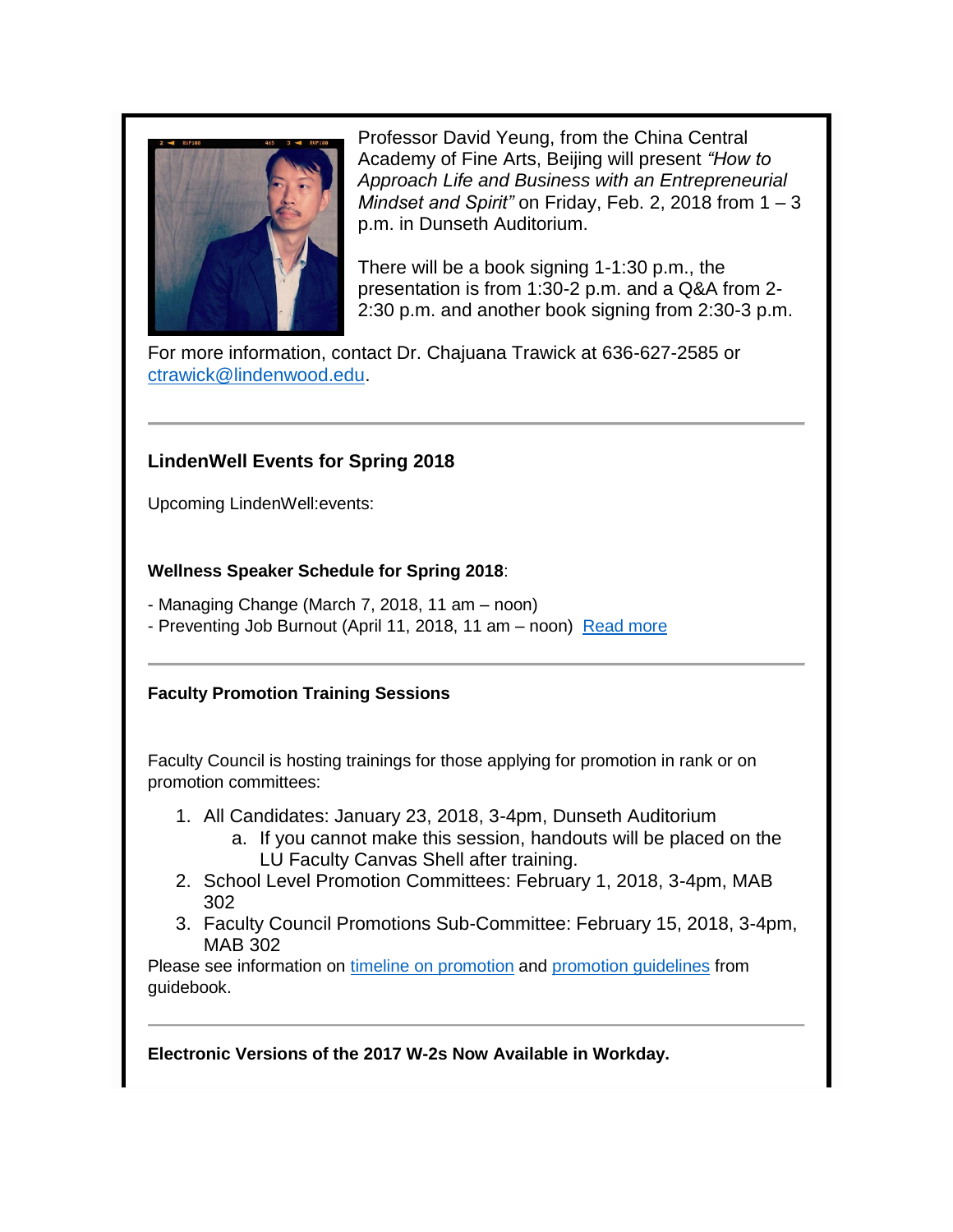

will take place on Wednesday, April 18, 2018. Students' work will be featured in poster formats or as presentations in concurrent sessions or panel sessions. Interested students can access the student submission form on the [student Information page](http://www.lindenwood.edu/academics/beyond-the-classroom/student-research/student-applications/)